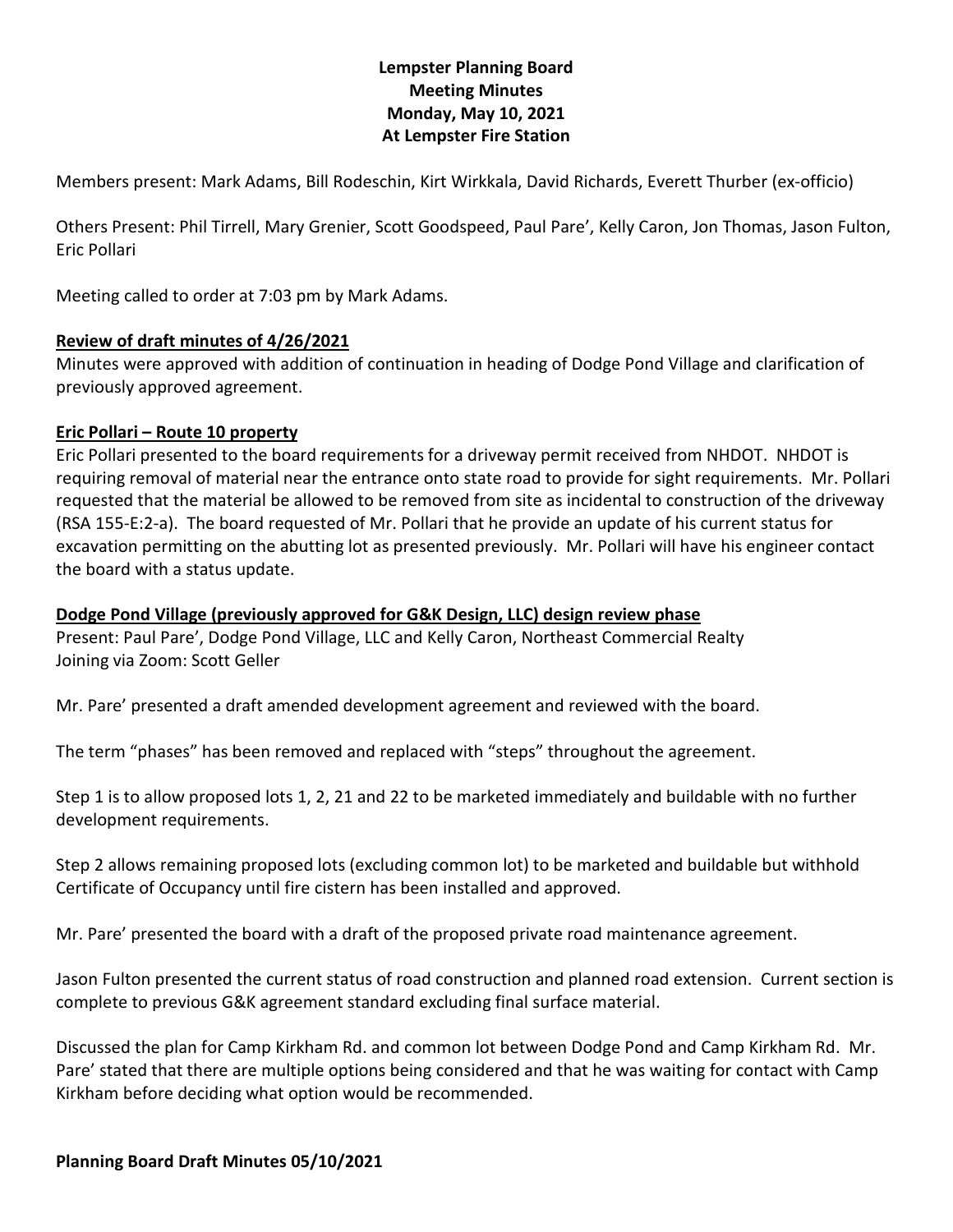## **Page 2 of 3**

#### **Dodge Pond Village continued**

Fire Chief Jon Thomas presented NFPA 1141, section 5.2 as standard for requiring road to be paved if greater than a 10% grade. Chief Thomas also addressed the cistern needs and cited NFPA 1141, section 10.1.2 to require cistern to be installed and tested before occupancy. Cistern construction will require an access area that allows for an attached truck to be clear of the road while retaining 2 full passable travel lanes.

Consensus for step 1 was to require an agreement for road maintenance and common land to be attached to all deeds before any lot will be sold.

Step 2 was reduced to proposed lots 3, 4, 19 and 20 to be marketed and constructed without allowing a Certificate of Occupancy until cistern requirements are met. Chief Thomas cited NFPA 1141 section that requires approved temporary fire protection be approved before flammable building materials are allowed to be stockpiled on site. Scott Geller expressed the desire to have purchasing party select the building design and location within the lot before construction begins.

Step 3 will need to be added for remaining lots after all fire protection requirements have been met.

Mr. Pare' agreed with the board to include a requirement for a residential sprinkler system if a driveway exceeds 400 feet in length from the road. Any driveway exceeding 10% grade will require paving.

Road is anticipated to be paved but will not be required unless necessary to be required by NFPA 1141.

Mr. Pare' spoke about a no further subdivision clause to be added in the deeds. Board will seek guidance from Upper Valley Lake Sunapee Region Planning Commission on this.

Mr. Pare' will return with an updated document to include changes discussed.

Continuation scheduled for Monday, May 24, 2021 at 7:30 pm at the fire station.

#### **Old Business**

Documents will review and digitized for website use at a later time. Current documents to be reviewed: Subdivision Regulations, Master Plan and procedural guides

Board will seek input from UVLSRPC on Highway Access Ordinance.

Driveway permit application for Christopher and Vicky Moore had no recommendations from Highway Dept. Permit was approved as requested.

Consensus of the board to provide a board member that is performing the recording secretary duties with the compensation provided to a hired recording secretary. Job opening has received no applicants and will remain open until filled.